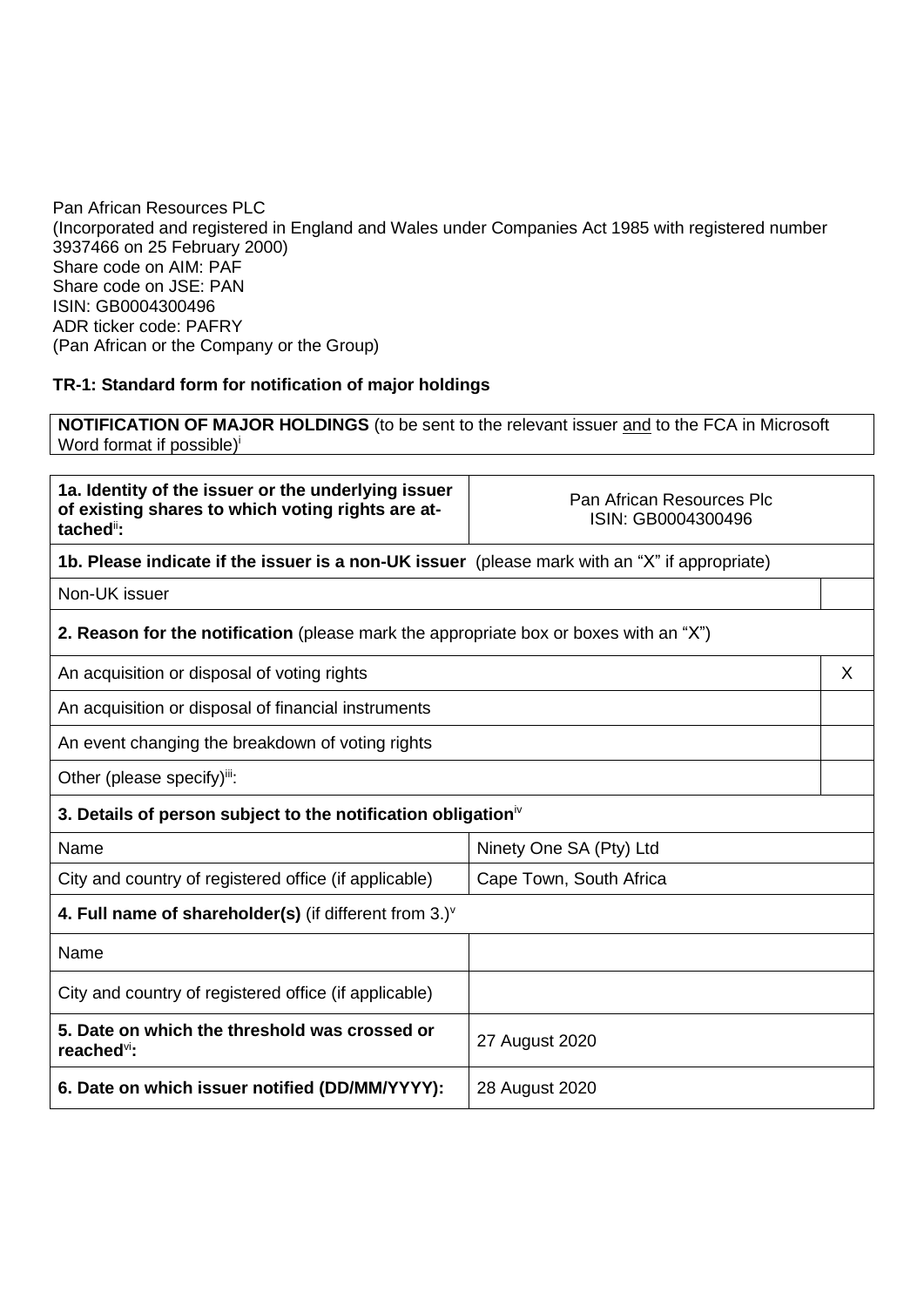|  | 7. Total positions of person(s) subject to the notification obligation |
|--|------------------------------------------------------------------------|
|  |                                                                        |

|                                                                                       | % of voting rights<br>attached to shares<br>(total of 8. A) | % of voting rights<br>through financial in-<br>struments<br>(total of 8.B $1 + 8$ .B<br>2) | Total of both in %<br>$(8.A + 8.B)$ | Total number of<br>voting rights of<br>issuer <sup>vii</sup> |
|---------------------------------------------------------------------------------------|-------------------------------------------------------------|--------------------------------------------------------------------------------------------|-------------------------------------|--------------------------------------------------------------|
| Resulting situation<br>on the date on<br>which threshold<br>was crossed or<br>reached | 5.00%                                                       | $0.00\%$                                                                                   | 5.00%                               | 2,234,687,537                                                |
| Position of previ-<br>ous notification (if<br>applicable)                             | 4.92%                                                       | $0.00\%$                                                                                   | 4.92%                               |                                                              |

**8. Notified details of the resulting situation on the date on which the threshold was crossed or reached**viii

**A: Voting rights attached to shares**

| Class/type of                                          | Number of voting rightsix                                        |                                                                            | % of voting rights                                               |                                                                            |
|--------------------------------------------------------|------------------------------------------------------------------|----------------------------------------------------------------------------|------------------------------------------------------------------|----------------------------------------------------------------------------|
| shares<br>ISIN code (if possi-<br>ble)<br>GB0004300496 | <b>Direct</b><br>(Art 9 of Directive<br>2004/109/EC)<br>(DTR5.1) | <b>Indirect</b><br>(Art 10 of Di-<br>rective<br>2004/109/EC)<br>(DTR5.2.1) | <b>Direct</b><br>(Art 9 of Directive<br>2004/109/EC)<br>(DTR5.1) | <b>Indirect</b><br>(Art 10 of Di-<br>rective<br>2004/109/EC)<br>(DTR5.2.1) |
| <b>Common Stock</b><br>GBP.01                          |                                                                  | 111,734,400                                                                |                                                                  | 5.00 %                                                                     |
|                                                        |                                                                  |                                                                            |                                                                  |                                                                            |
|                                                        |                                                                  |                                                                            |                                                                  |                                                                            |
| <b>SUBTOTAL 8. A</b>                                   | 111,734,400                                                      |                                                                            | 5.00 %                                                           |                                                                            |

| B 1: Financial Instruments according to Art. 13(1)(a) of Directive 2004/109/EC (DTR5.3.1.1 (a)) |                             |                                         |                                                                                                               |                       |
|-------------------------------------------------------------------------------------------------|-----------------------------|-----------------------------------------|---------------------------------------------------------------------------------------------------------------|-----------------------|
| <b>Type of financial</b><br>instrument                                                          | Expira-<br>tion<br>$date^x$ | Exercise/<br><b>Conversion Periodxi</b> | <b>Number of voting</b><br>rights that may be ac-<br>quired if the instru-<br>ment is<br>exercised/converted. | % of voting<br>rights |
|                                                                                                 |                             |                                         |                                                                                                               |                       |
|                                                                                                 |                             |                                         |                                                                                                               |                       |
|                                                                                                 |                             | <b>SUBTOTAL 8. B 1</b>                  |                                                                                                               |                       |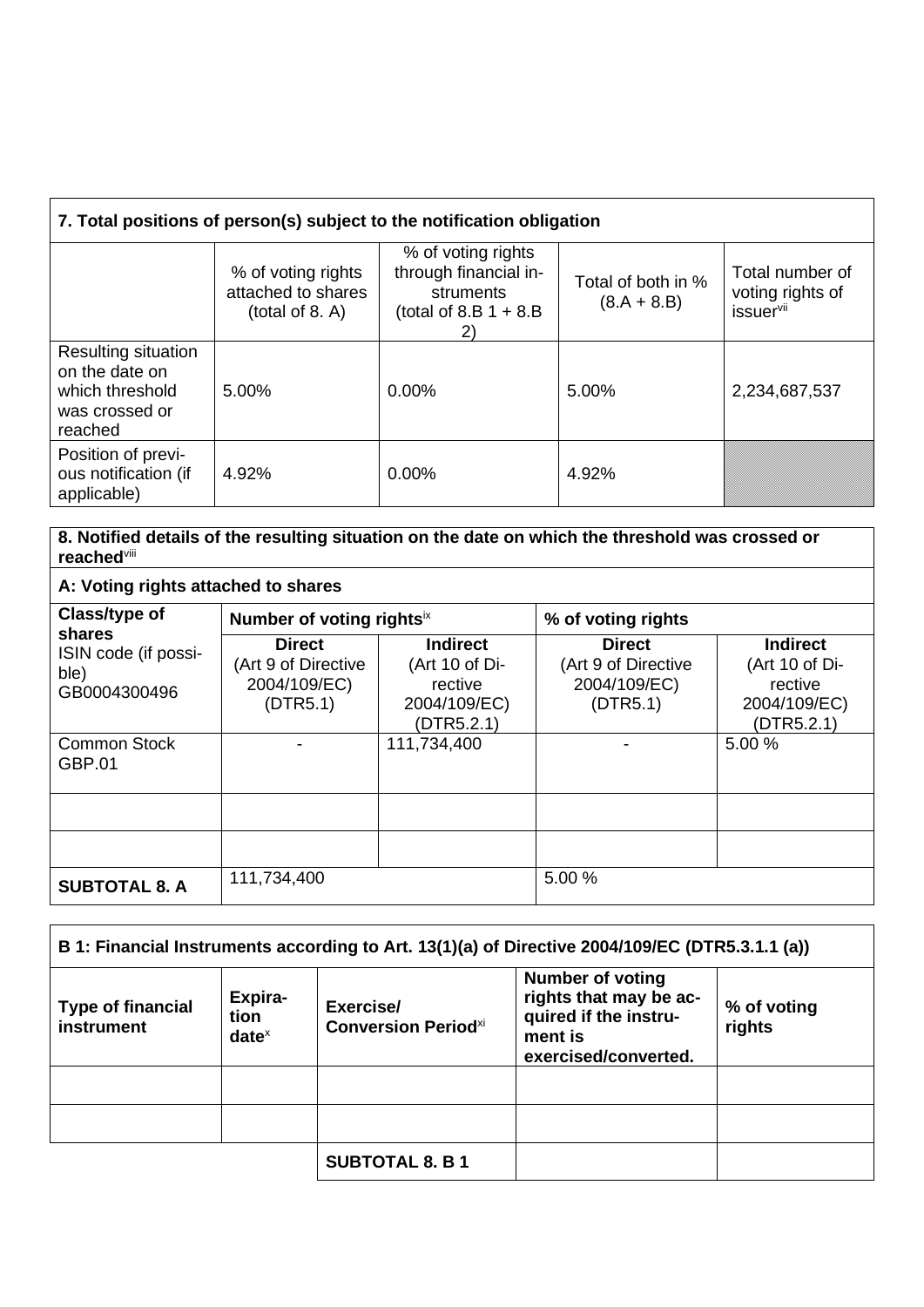| B 2: Financial Instruments with similar economic effect according to Art. 13(1)(b) of Directive<br>2004/109/EC (DTR5.3.1.1 (b)) |                               |                                                        |                                                         |                            |                       |
|---------------------------------------------------------------------------------------------------------------------------------|-------------------------------|--------------------------------------------------------|---------------------------------------------------------|----------------------------|-----------------------|
| Type of finan-<br>cial instrument                                                                                               | <b>Expiration</b><br>$date^x$ | Exercise/<br><b>Conversion</b><br>Period <sup>xi</sup> | <b>Physical or</b><br>cash<br>settlement <sup>xii</sup> | Number of<br>voting rights | % of voting<br>rights |
|                                                                                                                                 |                               |                                                        |                                                         |                            |                       |
|                                                                                                                                 |                               |                                                        |                                                         |                            |                       |
|                                                                                                                                 |                               |                                                        |                                                         |                            |                       |
|                                                                                                                                 |                               |                                                        | <b>SUBTOTAL</b><br>8.B.2                                |                            |                       |

| 9. Information in relation to the person subject to the notification obligation (please mark the<br>applicable box with an "X")                                                                                  |                                                                                                                                                                                                                                                                                                 |  |  |   |
|------------------------------------------------------------------------------------------------------------------------------------------------------------------------------------------------------------------|-------------------------------------------------------------------------------------------------------------------------------------------------------------------------------------------------------------------------------------------------------------------------------------------------|--|--|---|
| Person subject to the notification obligation is not controlled by any natural person or legal entity<br>and does not control any other undertaking(s) holding directly or indirectly an interest in the (under- |                                                                                                                                                                                                                                                                                                 |  |  | X |
| lying) issuer <sup>xiii</sup>                                                                                                                                                                                    |                                                                                                                                                                                                                                                                                                 |  |  |   |
|                                                                                                                                                                                                                  | Full chain of controlled undertakings through which the voting rights and/or the                                                                                                                                                                                                                |  |  |   |
| entity <sup>xiv</sup> (please add additional rows as necessary)                                                                                                                                                  | financial instruments are effectively held starting with the ultimate controlling natural person or legal                                                                                                                                                                                       |  |  |   |
| Name $x \vee$                                                                                                                                                                                                    | % of voting rights<br>% of voting rights if it<br>Total of both if it<br>through financial in-<br>equals or is higher<br>equals or is higher<br>struments if it equals<br>than the notifiable<br>than the notifiable<br>or is higher than the<br>threshold<br>threshold<br>notifiable threshold |  |  |   |
|                                                                                                                                                                                                                  |                                                                                                                                                                                                                                                                                                 |  |  |   |
|                                                                                                                                                                                                                  |                                                                                                                                                                                                                                                                                                 |  |  |   |
|                                                                                                                                                                                                                  |                                                                                                                                                                                                                                                                                                 |  |  |   |
|                                                                                                                                                                                                                  |                                                                                                                                                                                                                                                                                                 |  |  |   |

| 10. In case of proxy voting, please identify:       |  |
|-----------------------------------------------------|--|
| Name of the proxy holder                            |  |
| The number and % of voting rights held              |  |
| The date until which the voting rights will be held |  |